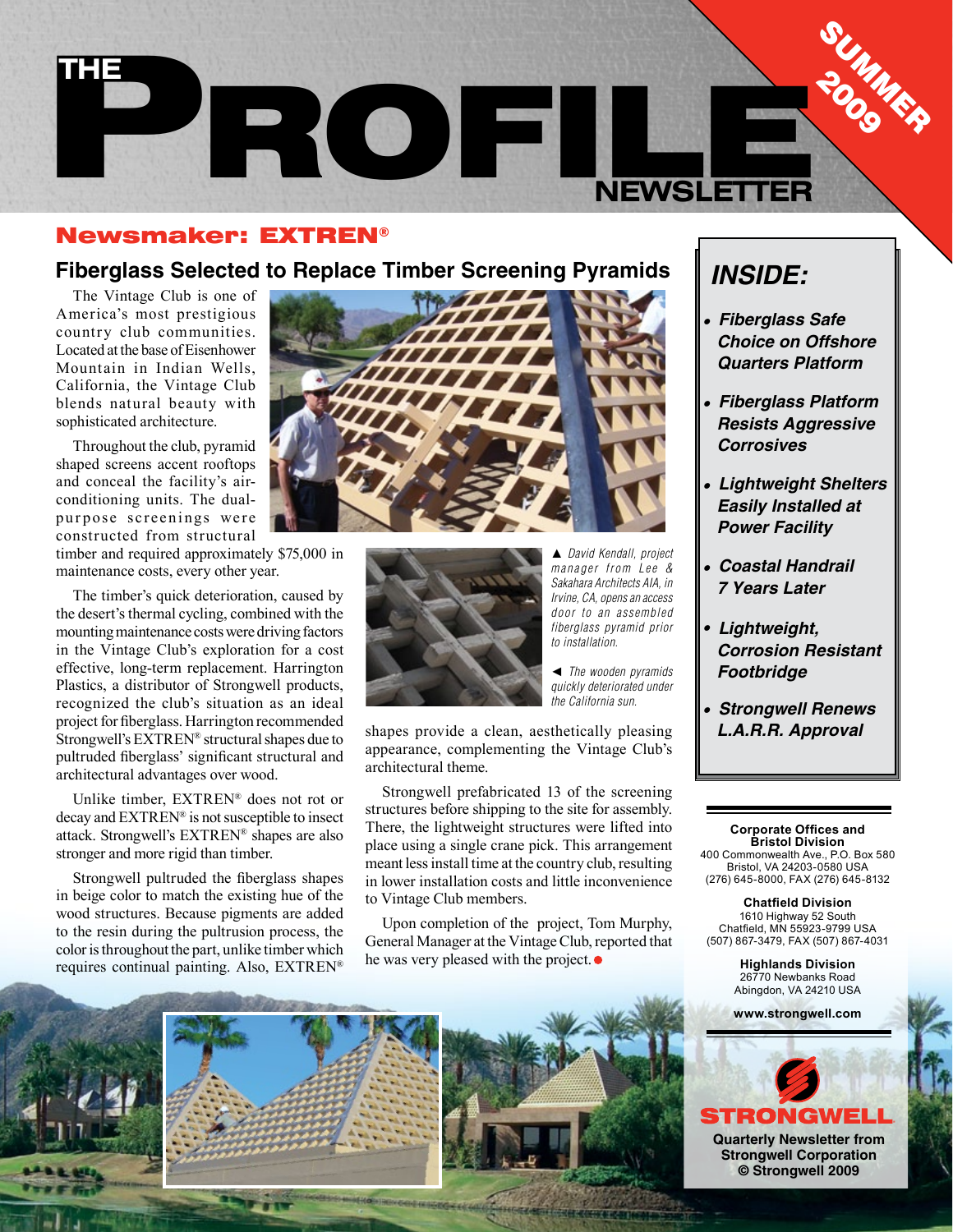## Case Study: DURADEK® & SAFRAIL™ **Fiberglass Grating & Handrail Safe Choice for Offshore Living Quarters Platform**



PEMEX, Mexico's state-owned petroleum company, recently selected Strongwell's fiberglass grating and handrail for the company's new offshore living quarters platform, Cayo Arcas.

Major factors for PEMEX's selection of fiberglass involved safety, corrosion resistance, weight and difficulty of installation.

Strongwell's two inch, square, SAFRAIL™ industrial handrail and DURADEK® fiberglass grating were the products of choice. SAFRAIL™ and DURADEK® are ideal replacements for steel or aluminum in corrosive environments or anywhere frequent grating and handrail maintenance costs are unacceptable. SAFRAIL™ handrail is standard in safety yellow, while the DURADEK® grating was painted to match. DURADEK® I-6000 was installed in the stairwells, while DURADEK® I-4000 covered the perimeter walkways. Both gratings were one and one half inch deep.

Both SAFRAIL™ and DURADEK® are pultruded with fire-retardant polyester resin and are low in thermal and electrical conductivity, key factors when considering the products were installed on the living quarter decks.

Each fiberglass product exhibits unequaled corrosion resistance in conditions like that found in the offshore, salt-water environment. The fiberglass handrail and grating is also very light in weight. Strongwell's Mexico distributor, Moix International, was able to fabricate and install the fiberglass products on time. In addition, SAFRAIL™ and DURADEK® provide savings on labor and maintenance, resulting in longterm savings and the elimination of cost and inconvenience of downtime for repairs.  $\bullet$ 





# Case Study: SAFRAIL™, DURAGRID® & EXTREN® **Ammonium Sulfate No Match for Fiberglass Platform and Stairs**



Indelco Plastics Corporation, a Strongwell product distributor, is an expert in fiberglass products. The company recently came to the aid of a customer who was plagued by corrosion. The customer's problem stemmed from the abundance of ammonium sulfate generated as a byproduct. The ammonium sulfate had aggressively corroded a metal staircase beyond the point of repair.

Knowing that Strongwell's products are resistant to ammonium sulfate, Indelco recommended EXTREN® structural shapes to replace the staircase supporting members and SAFRAIL™ industrial handrail with DURADEK® fiberglass grating to serve as the walkway and stairs. The fiberglass replacement provides a lasting solution, satisfying the customer's needs with a corrosion r e s i s t a n t answer.

To learn more about the broad range of chemical r e s i s t a n c e demonstrated by Strongwell's p u l t r u d e d f *i* b e r g l a s s products, visit

Strongwell.com and read Strongwell's Corrosion Resistance Guide.

▲ *Ammonium sulfate aggressively attacked the metal stairwell.*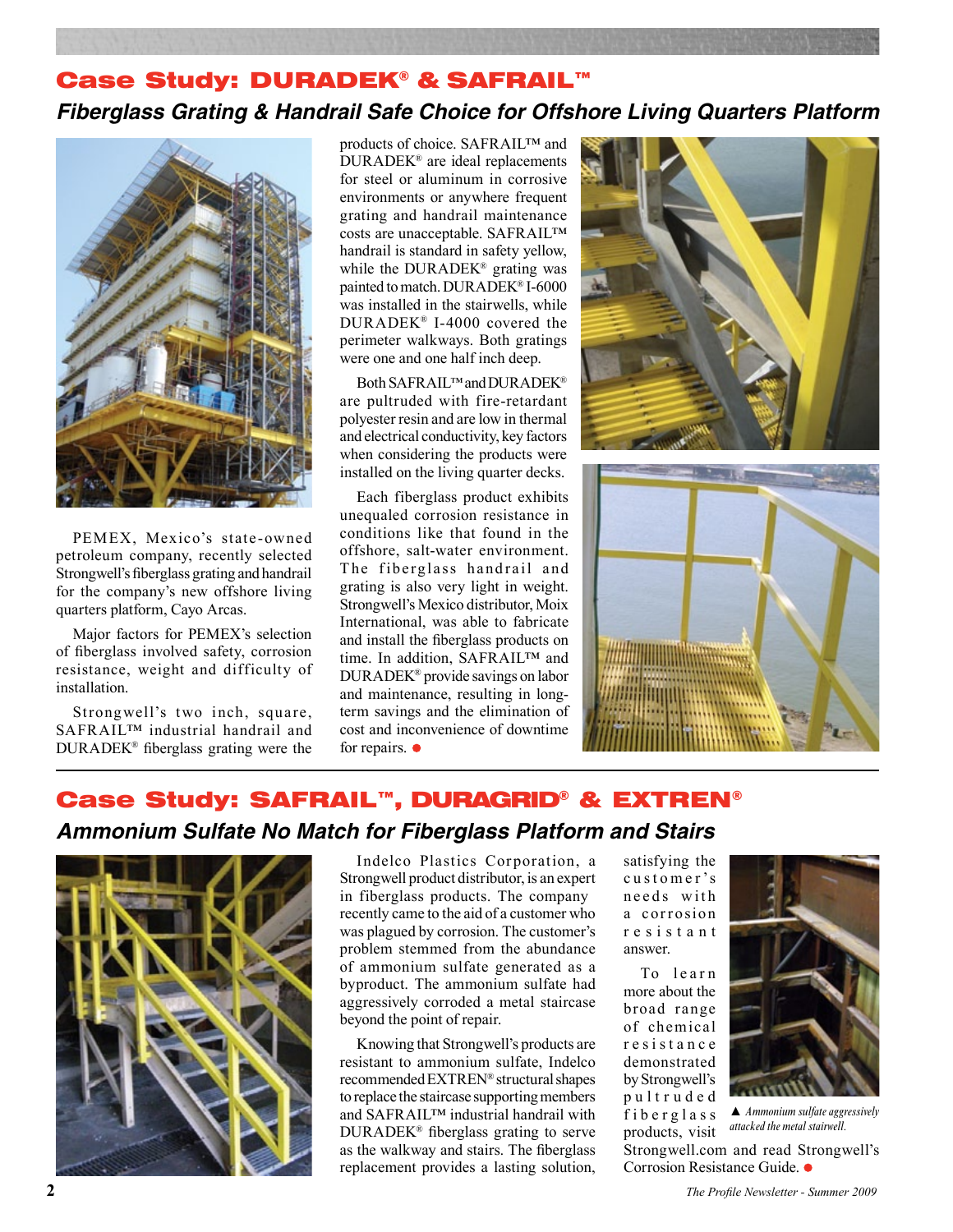# Case Study: DURASHIELD® & EXTREN®

### **Lightweight Fiberglass Shelters Installed at Indiana Power Facility**

Fortune 500 company, Duke Energy is one of one of the largest electric power companies in the United States. The company generates electricity in locations ranging from the Midwest to the Carolinas.

The company needed to construct new monitoring shelters to track flue gas emissions produced at the Gallagher

Generating Station in New Albany, Indiana. The new buildings had to be lightweight to be assembled on top of existing structures. Strongwell's DURASHIELD® Foam Core Building Panels and EXTREN® fiberglass structural shapes were the selected materials used to construct the shelters.



DURASHIELD® is Strongwell's tongueand-groove fiberglass pultruded panel comprised of a pultruded skin over a foam core. DURASHIELD® panels are designed to be used as walls, roofs and covers.

D U R A S H I E L D ® is transparent to electromagnetic emissions, low in conductivity and flame retardant, making the building panels a favorable



choice when fabricating enclosures containing electrical equipment.

EXTREN®, Strongwell's propriety line of fiberglass structural shapes and plate, provided the structural support, corner connections and door framing.

EXTREN<sup>®</sup> is available in more than  $100$ standard shapes and is also lightweight and super strong.

A total of five fiberglass shelters were constructed for Duke Energy. For more information on fiberglass structures, visit Strongwell.com.  $\bullet$ 

#### Case Study: SAFRAIL™

### **After 7 Years, First Installation of Round SAFRAIL™ Continues to Resist Corrosion**

In 2002, Fort Lauderdale, Florida received the very first installation of Strongwell's round SAFRAIL™ industrial handrail system. The SAFRAIL™ was added to a fender system located below the city's 17th Street Bridge. A strong, corrosion resistant handrail system was required for workers' safety while inspecting the fenders.

A round SAFRAIL™ fiberglass handrail system is ideal for any high traffic area where handrail is needed. The round rails

are easy to grip and 90º molded corners eliminate sharp edges. The handrail system meets OSHA strength requirements with a 2:1 factor of safety with five foot maximum post spacing.



In addition to strength and safety precautions, SAFRAIL™ fiberglass handrail was selected because of the product's excellent resistance to salt water. After seven years of exposure to the Florida sun and the Atlantic Ocean, the photos shown here, taken in January of 2009, demonstrate the durability of the fiberglass system.

Barnes Industrial Plastic Piping, Inc, Strongwell distributor on the project, reports the customer was pleased with the fiberglass application and all requirements of the handrail were and continue to be met with satisfaction.  $\bullet$ 

*The Profile Newsletter - Summer 2009* **3**